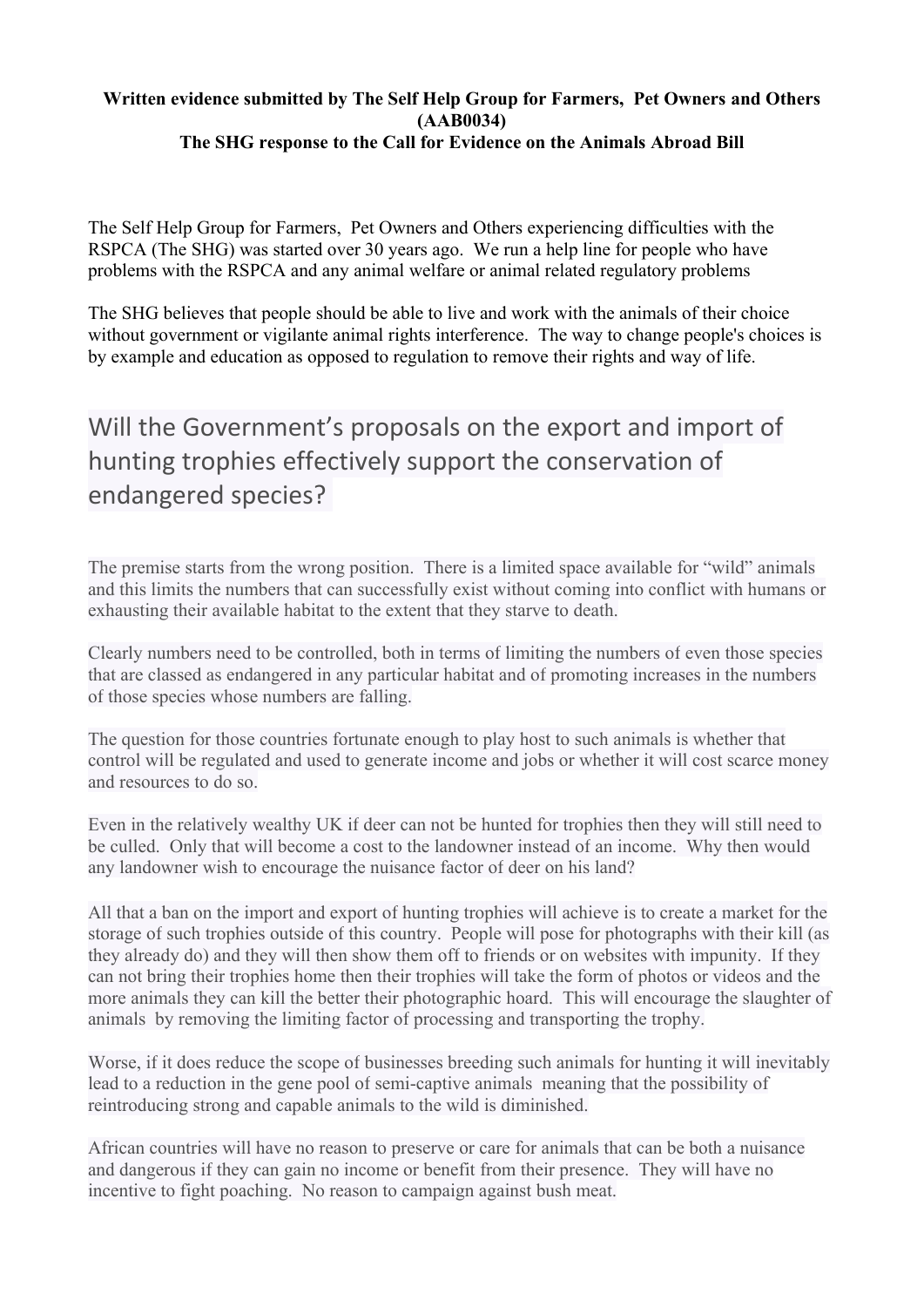Some commenters in countries that will be affected are already claiming that this is effectively racism and Western interference in their rights to self determination and to run their countries as they see fit.

Nowhere has it been said better than in this article by Emmanuel Koro in the Zimbabwe Independent. A couple of quotes below, but please read the article in full to understand why this is such a bad idea that will do nothing but

damage the conservation of endangered species.

[https://www.theindependent.co.zw/2021/05/28/britain-plans-international-hunting-ban-as-zim](https://www.theindependent.co.zw/2021/05/28/britain-plans-international-hunting-ban-as-zim-reveals-impressive-benefits/)[reveals-impressive-benefits/](https://www.theindependent.co.zw/2021/05/28/britain-plans-international-hunting-ban-as-zim-reveals-impressive-benefits/)

*Sadly, the British government as indicated by the Queen's speech this week seems not to acknowledge such benefits. Some of the benefits from hunting income include its use for the socioeconomic well being of African rural communities co-existing with wildlife. Therefore, the British are planning to go ahead with plans that will not only destroy African wildlife but also its habitat and the hopes of socioeconomic development in African communities coexisting with wildlife.*

### *[ . . . ]*

*Meanwhile, wildlife producer and hunting communities from southern Africa say that the British Government's proposal to introduce an international hunting trophy imports ban "might cause more harm to African wildlife and people than did its colonial control and looting of the African continent."*

### $\int$   $\ldots$   $\int$

*Unfortunately, by introducing a trophy hunting imports ban the British government is unknowingly going to remove the impressive wildlife and habitat conservation efforts that hunting revenue continues to support in Africa, including wildlife-rich Zimbabwe.*

*The downside of banning hunting would be a wildlife and habitat conservation disaster. Why? Hunting communities throughout Africa are increasingly saying their last land-use option if hunting is banned would be to convert national parks as well as game reserves into crop fields.*

# *Should there be different rules for the trade in animal trophies depending on the setting in which the animal was hunted?*

Ideally yes, but it is difficult to see how any such differences could be policed or enforced, especially if the host countries do not wish to be helpful. All such a scheme would achieve is the creation of a market for faked certification and smuggling.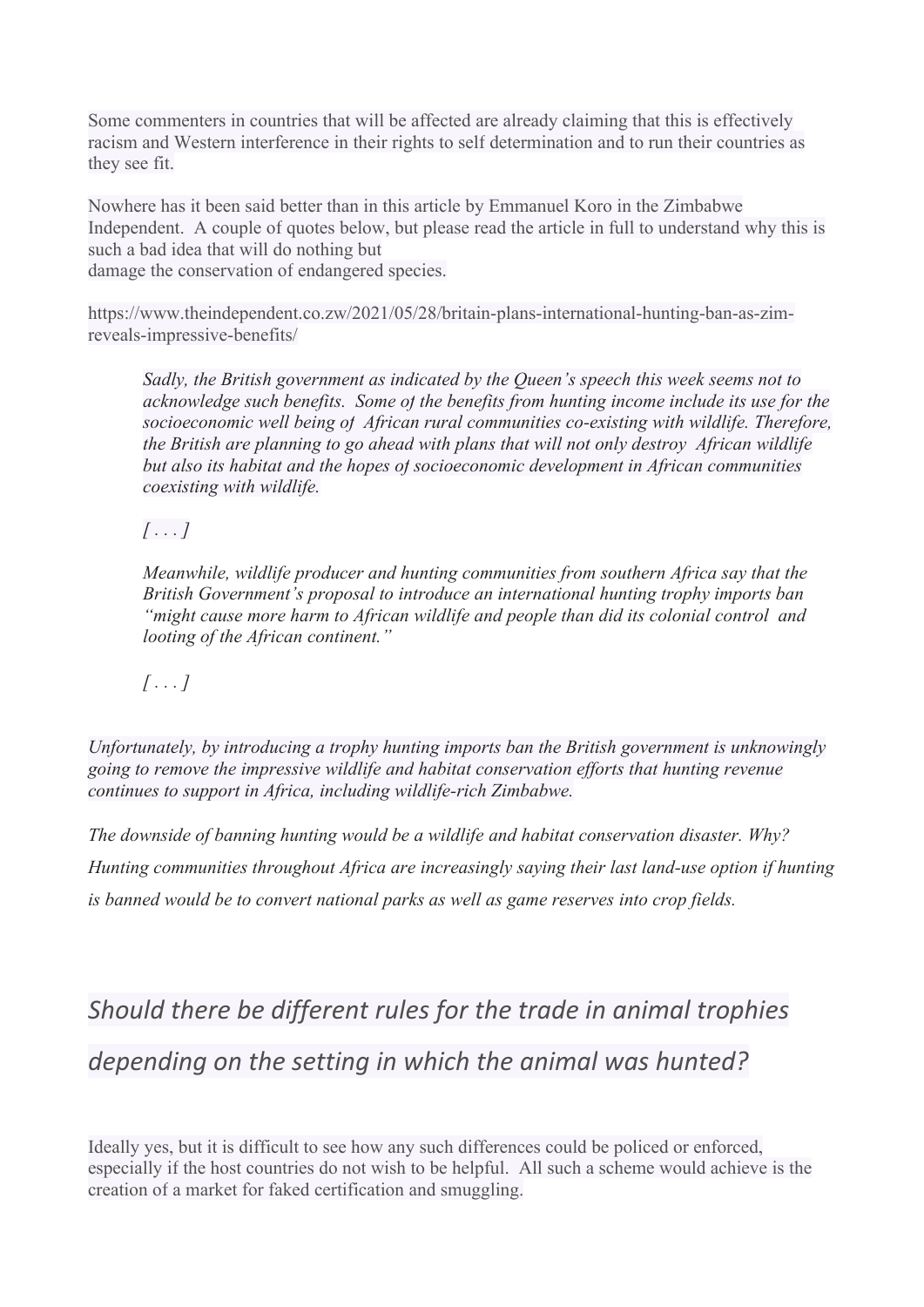## What are the possible unintended consequences of the proposals, for example in relation to animal trophies that predate the legislation?

Very clearly people will lose family heirlooms unless some form of grandfathering in of trophies pre-dating the legislation is provided.

More importantly several African states are already considering pulling out of CITES in order to set up a rival organisation allowing the sale of ivory. Attempting to impose more restrictions on their right to self determination is likely to encourage such moves. How would that be in any way helpful?

[https://www.bloombergquint.com/business/southern-africa-nations-mull-cites-split-to-allow-ivory](https://www.bloombergquint.com/business/southern-africa-nations-mull-cites-split-to-allow-ivory-trade)[trade](https://www.bloombergquint.com/business/southern-africa-nations-mull-cites-split-to-allow-ivory-trade)

## How effective are current measures on the trade in trophies of hunting, including how they support conservation?

The CITES regulations are designed to protect vulnerable species and allowing trade where it can be shown that it has no detrimental impact on conservation or survival. The proper course of action would be to campaign for changes in those regulations if they can be demonstrated to be failing to protect any vulnerable species.

## What will be the impact of the proposed domestic ban on advertising and offering for sale overseas attractions, activities or experiences that involve the unacceptable treatment of animals?

Who is to determine what is unacceptable treatment of animals? The legality of the treatment in the UK or the legality of the treatment in the country for which the advertisement is placed?

All that will happen is that such advertisements will be placed on websites in other countries or on the dark web. The UK will lose advertising and travel booking revenue.

Who should be responsible for ensuring attractions, activities or experiences overseas do not cause the unacceptable treatment